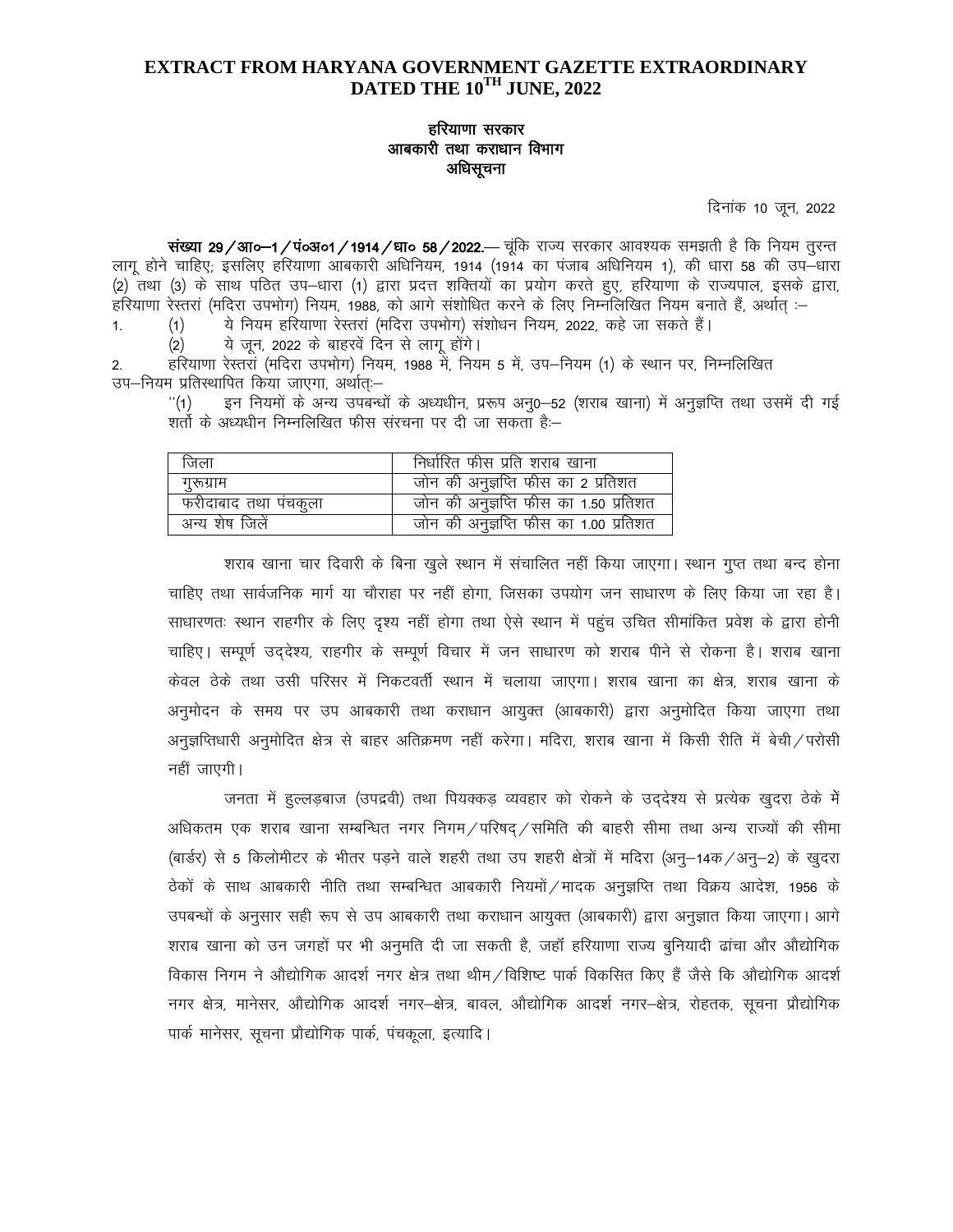# EXTRACT FROM HARYANA GOVERNMENT GAZETTE EXTRAORDINARY DATED THE 10TH JUNE, 2022

2011 की जनगणना के अनुसार, 10,000 से अधिक आबादी वाले गांवों के लिए ग्रामीण क्षेत्रों मे भी शराब खाना की अनुमति दी जाएगी। तथापि, ऐसे जोनों में शराब खानें अधिकतम संख्या दो (2) तक अनुमत होंगे। ऐसे मामलों में, प्रत्येक शराब खाना की निर्धारित फीस सम्बन्धित जोन की अनुज्ञप्ति फीस का 0.25 प्रतिशत होगी।

अनुज्ञप्तिधारी से उचित ढांचा तथा फर्नीचर रखना तथा सफाई तथा स्वास्थ्यकर पर्यावरण बनाए रखने की अपेक्षा की जानी है। शराब खाना चलाने वाले अनुज्ञप्तिधारी या उसके प्राधिकृत व्यक्ति, के पास जीएसटी और एफएसएसएआई पंजीकरण होना चाहिए।"।

> अनुराग रस्तोगी, अपर मुख्य सचिव, हरियाणा सरकार, आंबकारी तथा कराधान विभाग।